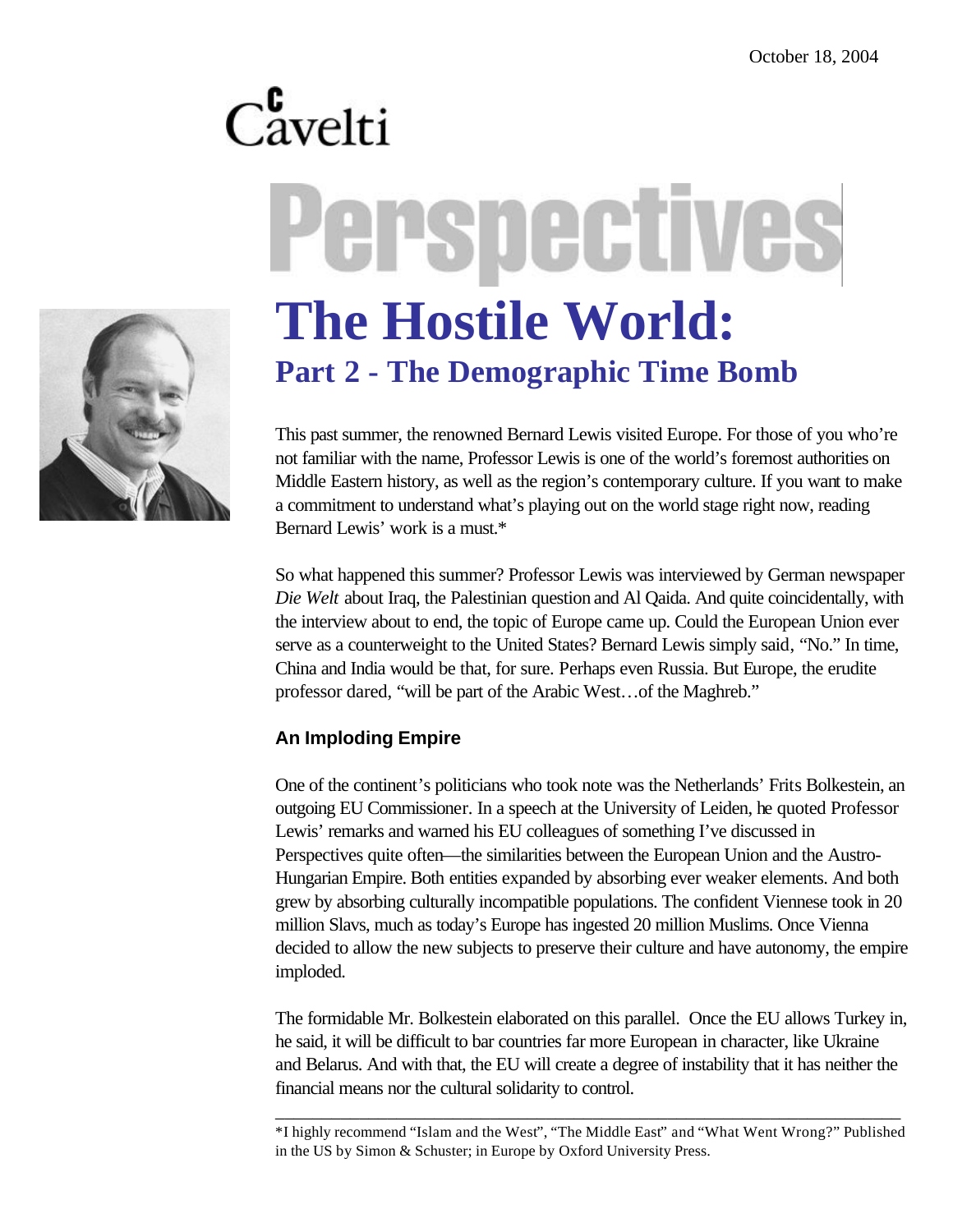At the heart of Mr. Bolkestein's fears are two things. He feels that EU immigration policy, which projects the addition of 83 million Muslim Turks to the EU's population base, will speed up the Islamization of Europe to the point where the continent will be turned into "an Austro-Hungarian Empire on a grand scale." Referring to Bernard Lewis' interview, Bolkestein concluded that, "The US will remain the only superpower. China is becoming an economic giant. Europe is being Islamicized."

# **Exploding Muslim Populations…**

If you feel this type of talk is far-fetched, consider the demographic projections:

-During the next 50 years, Germany will have no growth; even with immigration factored in, its negative birth rate will ensure that the country's population will stay at 80 million people. Little Yemen, in contrast—a mere speck on the Arab landscape—will grow from 18 million people to 85 million.

-Russia, another nation with a negative fertility rate, will shrink from roughly 150 million people to 100 million. Iran, now at 65 million people, is expected to have a larger population than Russia.

-Japan's population will fall to 110 million. Iraq and Saudi Arabia will each have more people than that.

-Italy will have shrunk from 57 to 45 million people, but the Afghanis will more than make up for it: they'll grow from 21 million to 70 million.

How reliable are demographic projections? There are random factors that can interfere—civil war or pandemics are events even beyond the forecasting ability of demographers. But barring those, projections thirty or even fifty years out are reasonably accurate, because current birth patterns can predict future population trends with fair accuracy.

One reality, then, is that populations in the developed nations are generally stagnant or declining, while populations in the emerging economies are booming. A second reality centers on the clash between the Muslim world, which is on a sharp upward trajectory, and its immediate neighbors, Europe and Russia, which have a shrinking population base.

From a political viewpoint, these developments are explosive and will, within our lifetime, manifest themselves in many ways. Geopolitical flare-ups will give way to massive and lingering confrontations, as the uprising of the dispossessed Muslim masses takes its course. But geopolitics was the topic of my last issue—let me today focus on the economic consequences of these changes.

#### **Shrinking Western Populations**

Some of you will have noticed Fed Chairman Alan Greenspan making increasingly frequent references to Social Security funding. The issue is pressing: will there be enough money as a wave of baby boomers starts claiming their share of benefits and far fewer people make contributions?

Mr. Greenspan makes no bones about his feelings: he says that politicians, forever short-sighted and intent on mollifying their electorate, aren't doing what's necessary. Such views don't earn him friends. After Greenspan spoke to Congress about social security earlier this year, politicians of every stripe publicly distanced themselves from him. Why? Because there are only few ways to fix the problem and all are politically unacceptable.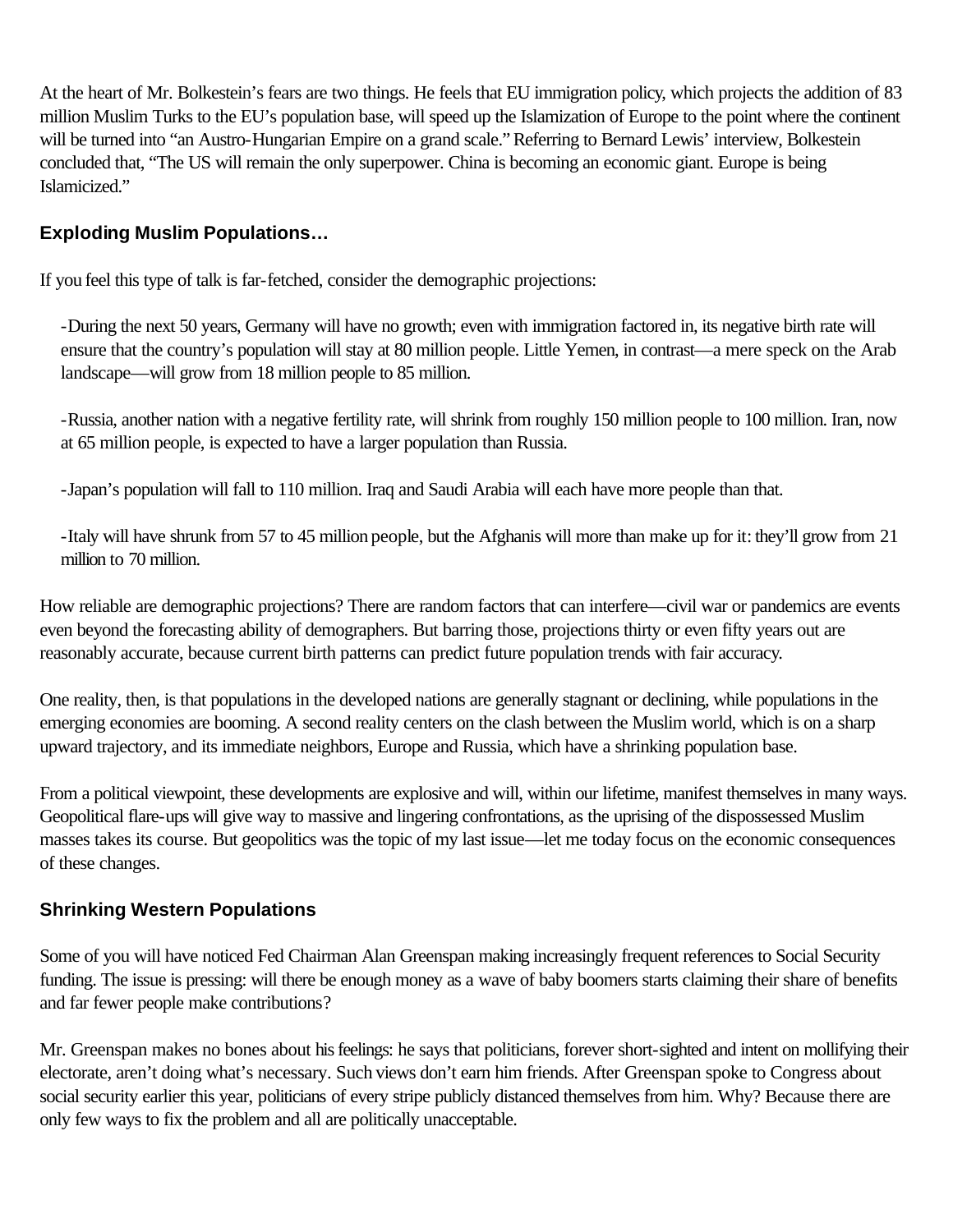Here's what the government could do:

-Increase funding via higher taxes or a direct increase in social security premiums. But doing so would offend the young and middle aged, i.e. the part of the population who pays.

-Decrease benefits or raise the eligibility age. This alternative would be unpalatable for the elderly, who constitute an increasingly large voting block.

-Government could take money from other programs (education, health, roads, policing, etc.). But a great number of programs are themselves under-funded and, besides, program spending generates valuable benefits for politicians.

-Government could borrow to fund the shortfall. But by doing so it would drive up interest rates and starve the productive economy of capital.

Having said all this, I'll now surprise you by stating that the US demographic profile is far better than that of other developed nations. Yes, America's social security pool is quite inadequate to support future payouts, but crunch-time will arrive faster and be far more painful elsewhere. The reason is that the United States has a positive fertility rate, an advantage much of Europe, Japan and Russia don't enjoy. The table below shows you how the fertility factor will manifest itself in terms of changes to the working age populations of the three large developed economies. As you can see, the difference between the US on the one hand, and Europe and Japan on the other, is dramatic.

| <b>TIOW WORKING Age I Optimums will Unange</b> |             |             |         |
|------------------------------------------------|-------------|-------------|---------|
|                                                | Todav       | 2050        | Change  |
| European Union                                 | 232 million | 187 million | $-19%$  |
| Japan                                          | 79 million  | 49 million  | $-38\%$ |
| <b>United States</b>                           | 177 million | 231 million | $+31\%$ |

#### **How Working Age Populations will Change**

According to UN statistical forecasts, the support ratio of working age people to pensioners will deteriorate at a frightening rate. Currently, in the developed world on average, there are 100 working age adults for every 30 pensioners. In 35 years, the same 100 people will have to support 65 elders. By 2050, the UN demographers project, the support ratio will have reached disastrous proportions. In the most acute cases, each worker will have to support a pensioner!

# **A Recipe for Social Dislocation**

Imagine the implications. The young and middle aged will be increasingly angry at having to support so many old people, yet they won't be able to do a thing about it, because the elderly will have an overwhelming voting majority! That alone is a recipe for major social dislocation. There will also be regional tensions: Britain's demographic profile is almost as solid as that of the US, but Italy's and Spain's are catastrophic. And there will be radical adjustments between the world's economic power blocks. In a refreshingly honest assessment of its grim demographic profile, the European Commission recently forecast how it thinks the share of the world's gross domestic product will change. The EU's share, it thinks, will fall from currently 18% to 10% in 2050. That of the United States will increase from 23% to 26%.

Let me now turn back to the remedies available to government. What will the politicians do when the baby-boom factor kicks in and how will different solutions impact the economy?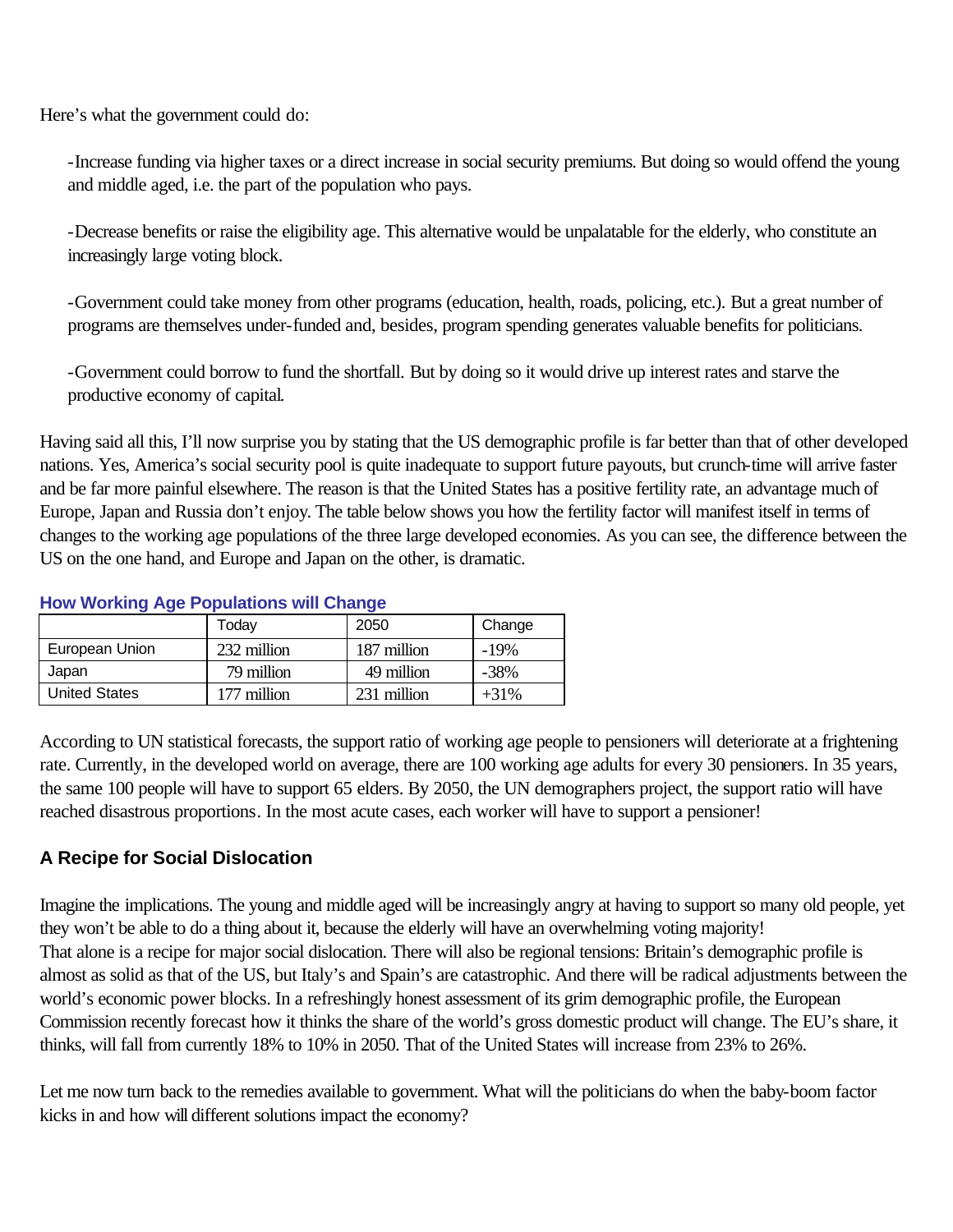If governments decided to resort to taxation to pay for the social security imbalance, Europe's nations would use up more than 50% of their entire GDP in taxes; in some countries, the burden would exceed 60%. In the United States, the tax load as a percentage of GDP would go from 33% to 44%. Translated to the individual level, that would mean that the typical US tax rate of roughly 29% would rise to 38%. In much of Europe, where taxes are already sky-high, the personal tax rate would soar beyond 80%. Evidently, paying for social security deficits through taxes is not a politically feasible solution.

What about cutbacks in program spending? Again, the political fallout from significant cutbacks in welfare, unemployment benefits, health, education or infrastructural spending would be unacceptable. The only country that has a large, highly discernible and arguably non-essential spending program is the United States. Its defense budget is immense and could easily be scaled back if it weren't for the threat posed by militant Islam. Before long, Americans will have to choose between the indirect economic benefits derived from an aggressive military power projection or the direct benefit of manageable taxes and a balanced social security regime. The Japanese and the Europeans don't have that luxury: they've spent almost nothing on defense during the past two decades, with the result that cutbacks are not an option.

### **Borrowing On an Ever Greater Scale**

So how will various nations pay for the looming hole in social security? The answer is obvious. Tax increases and some cutbacks in program spending are probably inevitable, but most of the money will be borrowed. Government borrowing is the easiest way out for politicians and the seemingly most acceptable solution for the electorate. This reality casts an enormous shadow over the longer term prospect for the bond market—the very market on which so many pensioners depend!

The world's rapidly changing demographic profile will cause havoc in other areas, as well:

-It's a fair bet that demand for consumer goods and real estate in the developed world will sharply fall during the next few decades. Demand for health care products and aging related services, in contrast, should boom.

-Unemployment in the developed world will go away. With a shortage of working people, real wages will have to rise.

-In the developing world, unemployment will persist. Many countries with high fertility rates, especially in the Muslim world, already have a huge percentage of young unemployed adults. This trend will intensify and, in turn, swell the ranks of Muslim extremists.

-Demand for all goods and services in the developing world will skyrocket. Eventually, hundreds of millions of new consumers in China, India and the Muslim world will more than offset the drop in demand in the developed countries.

-By the end of this decade, all commodity prices will be in a steep upward trend. Increasingly, commodity pricing will no longer reflect cyclical economic patterns, but the structural reality of the emerging world demanding its fair share.

-Outsourcing will further accelerate. I predict that the entire automobile industry will shift to South and East Asia, first from Europe, then from the United States. And millions of service sector jobs are yet to leave the developed economies.

-The growing debt burden stemming from financing social security, along with the sheer implosion in population size, will radically alter existing power structures. Japan will become irrelevant; Russia will be hampered; and Europe's star will rapidly fade.